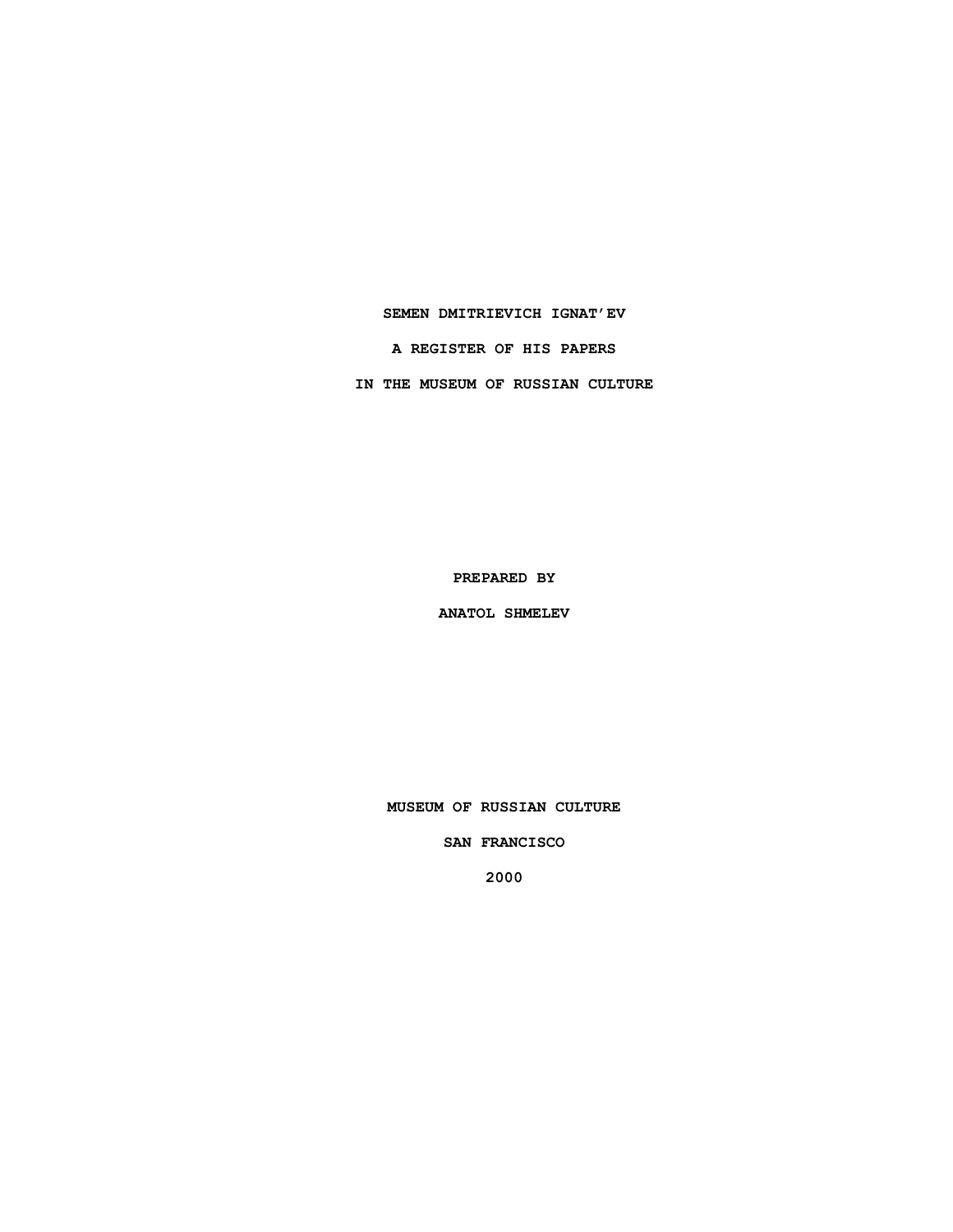## **SEMEN DMITRIEVICH IGNAT'EV**

# **BIOGRAPHICAL NOTE**

| 1891 January 25 | Born, Ostrovskii uezd, Pskovskaia quberniia, Russia                             |
|-----------------|---------------------------------------------------------------------------------|
| 1918 June 8     | Married Aleksandra Ivanovna Kozlova, Gul'kevichi<br>village, Kubanskaia oblast' |
| 1920            | Evacuated to Gallipoli with White Army                                          |
| c. 1926         | Organized Kuban' Cossack Chorus                                                 |
| 1950            | Emigrated to Sweden                                                             |
| 1955            | Emigrated to the United States                                                  |
| 1961            | Naturalized as a U.S. citizen                                                   |
| 1974            | Died, San Francisco, California                                                 |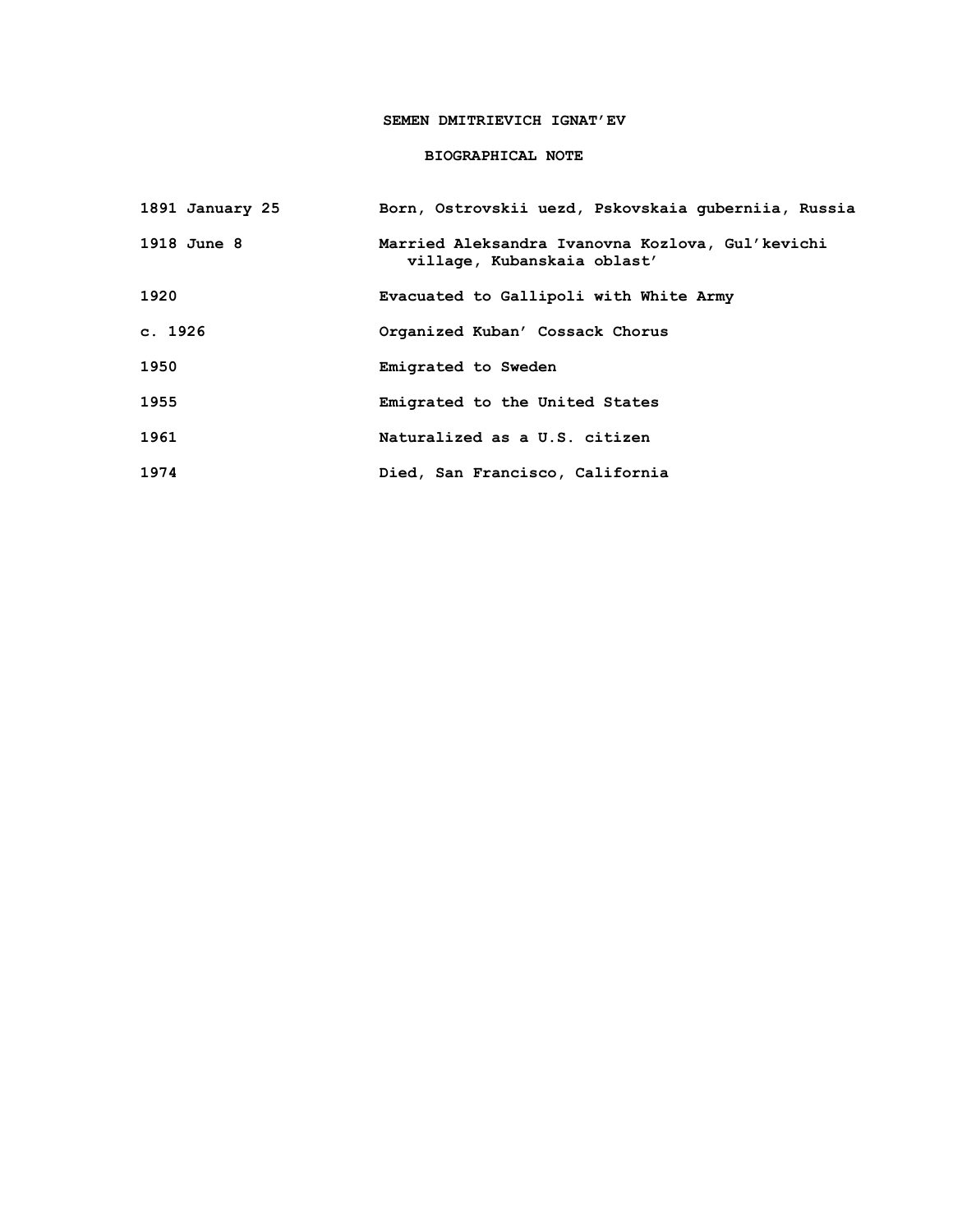### **SCOPE AND CONTENT NOTE**

#### **SEMEN DMITRIEVICH IGNAT'EV PAPERS**

**Semen Dmitrievich Ignat'ev was well-known as a composer and conductor of the Kuban' Cossack Chorus, and later of church choirs. This collection consists mainly of materials relating to these activities. Other subjects include autobiographical writings dealing with his experiences on Gallipoli in the early 1920s and in Berlin in 1945, as well as writings, subject files and printed matter relating to Russian Orthodox liturgical music. Some of the correspondence is with relatives in the Soviet Union.**

**Detailed processing and preservation microfilming for these materials were made possible by a generous grant from the National Endowment for the Humanities and by matching funds from the Hoover Institution and Museum of Russian Culture. The grant also provides depositing a microfilm copy in the Hoover Institution Archives. The original materials and copyright to them (with some exceptions) are the property of the Museum of Russian Culture, San Francisco. A transfer table indicating corresponding box and reel numbers is appended to this register.**

**The Hoover Institution assumes all responsibility for notifying users that they must comply with the copyright law of the United States (Title 17 United States Code) and Hoover Rules for the Use and Reproduction of Archival Materials.**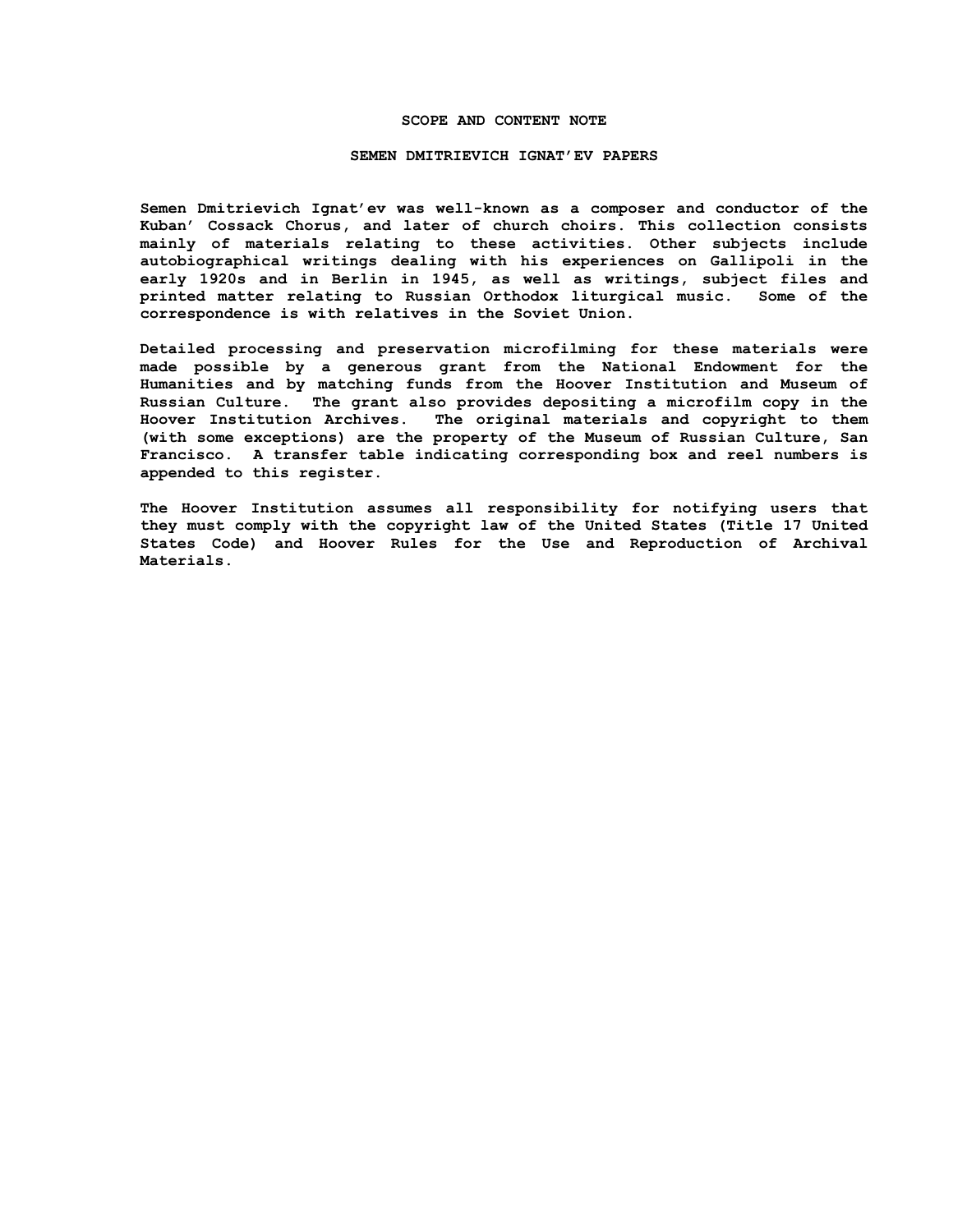## **REGISTER**

## **SEMEN DMITRIEVICH IGNAT'EV PAPERS**

**SERIES DESCRIPTION:**

| Box Nos  | Series                                                                                                                                                                                                                         |
|----------|--------------------------------------------------------------------------------------------------------------------------------------------------------------------------------------------------------------------------------|
| 1        | BIOGRAPHICAL FILE, 1910-1972. Address book, articles,<br>congratulatory notes, contracts, identity papers, letters<br>of recommendation, school records, scrapbook, and<br>miscellany arranged alphabetically by physical form |
| $1 - 3$  | CORRESPONDENCE, 1926-1976. Arranged alphabetically by<br>name of correspondent                                                                                                                                                 |
| $3 - 5$  | SPEECHES AND WRITINGS, 1917-1966. Arranged<br>chronologically by title. Includes musical compositions                                                                                                                          |
| $5 - 6$  | SUBJECT FILE, 1927-1974. Correspondence, leaflets, notes<br>and printed matter, arranged alphabetically by subject                                                                                                             |
| 7        | PRINTED MATTER, 1898-1974. Bulletins, clippings and<br>periodicals, arranged alphabetically by physical form.<br>Relates to Cossacks, Russian culture, military history and<br>miscellaneous subjects                          |
| $8 - 10$ | PHOTOGRAPHS, c. 1910-1974. Albums and individual<br>photographs of Ignat'ev, his wife, his chorus, as well as<br>other figures (mostly unidentified) and places                                                                |
| 10       | ARTWORK, n.d. One watercolor painting of a pastoral scene                                                                                                                                                                      |
| 10       | FINANCIAL RECORDS, 1927-1974. Bank records, receipts,<br>financial calculations, tax forms. Not filmed                                                                                                                         |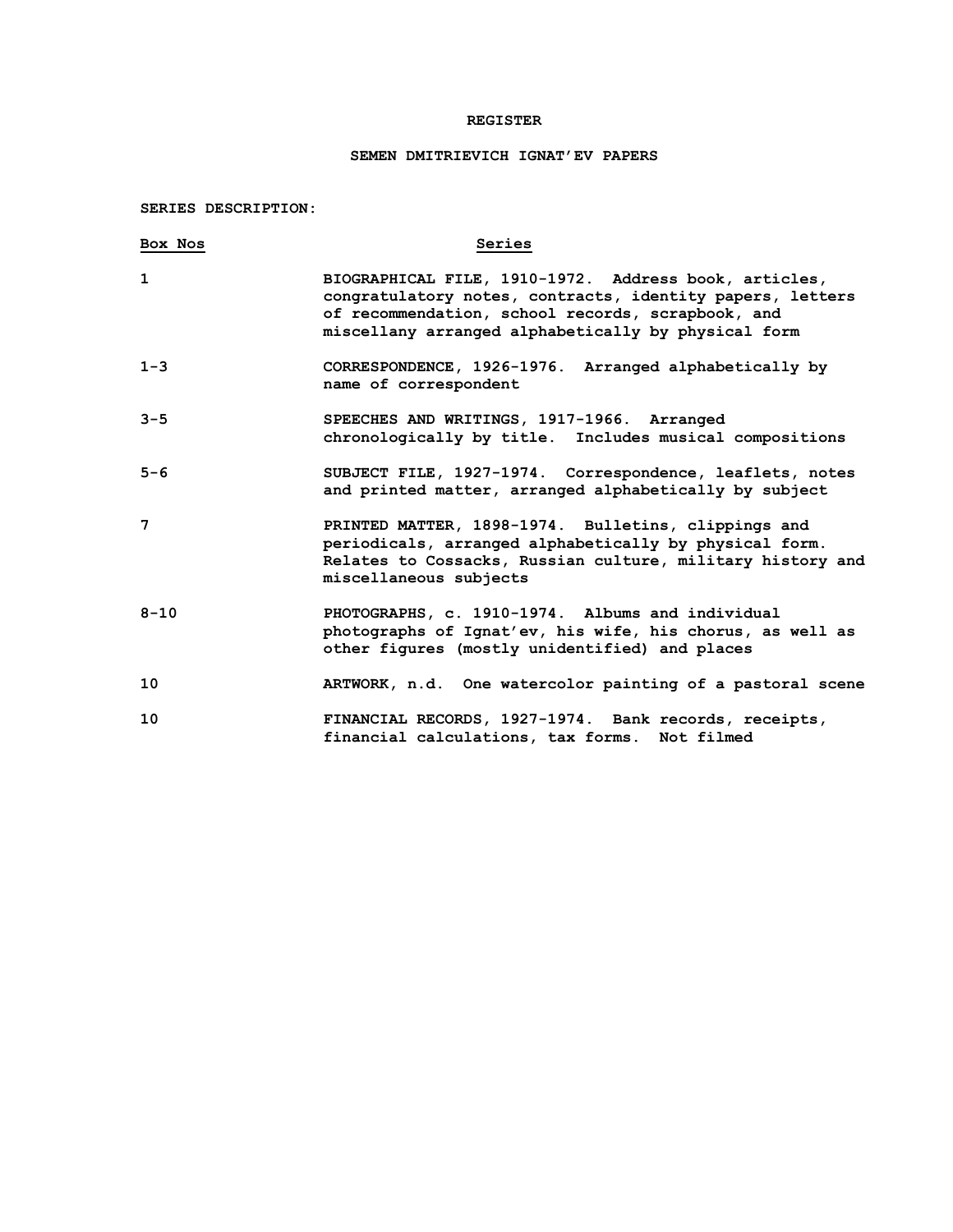**CONTAINER LIST:**

|         | Box Folder     |                                                                                                           |
|---------|----------------|-----------------------------------------------------------------------------------------------------------|
| Nos Nos |                | Contents                                                                                                  |
|         |                |                                                                                                           |
| 1.      |                | BIOGRAPHICAL FILE, 1910-1972                                                                              |
|         | 1              | Address book                                                                                              |
|         | $\overline{2}$ | Articles about or mentioning Ignat'ev                                                                     |
|         | 3              | Congratulatory notes honoring Ignat'ev and his chorus                                                     |
|         | 4              | Contract                                                                                                  |
|         |                | Family file - Aleksandra Ignat'eva                                                                        |
|         | 5              | Identity papers                                                                                           |
|         | 6              | School records                                                                                            |
|         | 7              | Identity papers. Includes naturalization and marriage<br>certificates, residence, work and travel permits |
|         | 8              | Letters of recommendation for Ignat'ev                                                                    |
|         | 9              | Program of musical production involving S. D. and A. I.                                                   |
|         |                | Ignat'ev. Includes photographs                                                                            |
|         | 10             | School records                                                                                            |
|         | 11             | Scrapbook. Includes correspondence and autographs                                                         |
|         | 12             | Miscellany                                                                                                |
|         |                | CORRESPONDENCE, 1926-1976. See also BIOGRAPHICAL                                                          |
|         |                | FILE/Scrapbook. Includes correspondence to and from                                                       |
|         |                | Ignat'ev's wife, Aleksandra Ivanovna                                                                      |
|         |                | General                                                                                                   |
|         |                | General                                                                                                   |
|         | 13             | Greeting cards, 1941-1970                                                                                 |
|         | 14             | Letters, 1948-1975                                                                                        |
|         |                |                                                                                                           |
| 2.      |                | Postcards, 1926-1970                                                                                      |
|         | 1              | General                                                                                                   |
|         | $\mathbf 2$    | Family                                                                                                    |
|         | 3              | Unidentified, 1964-1970 and undated                                                                       |
|         | 4              | Alekseev, Pavel I., 1962-1964 and undated                                                                 |
|         | 5              | Anna, Igumen'ia, 1959-1965 and undated                                                                    |
|         | 6              | Arnemann (?), Vera, 1960-1968                                                                             |
|         | $\overline{7}$ | Associazione Femminile Italiana, 1929                                                                     |
|         | 8              | Barankeev, Ivan, 1963-1971                                                                                |
|         | 9              | Baskakova, L., 1959                                                                                       |
|         | 10             | Benigsen, Elena Ivanovna, 1960-1967                                                                       |
|         | 11             | Bogolepov, Aleksei Aleksandrovich, 1961-1970                                                              |
|         | 12             | Boiarintsev, M., 1961                                                                                     |
|         | 13             | Brandt, Guido, 1928-1930                                                                                  |
|         | 14             | Cedergren, A. and G., 1952-1964                                                                           |
|         | 15             | Chub, I. A., 1970-1971                                                                                    |
|         | 16             | Degtiarev, Mikhail Pavlovich, 1956-1971                                                                   |
|         | 17             | Frömke, Natalia, 1963-1965                                                                                |
|         | 18<br>19       | Funk, A., 1963-1964                                                                                       |
|         |                | Gartong, Marianna, 1960. Includes letter from Gartong                                                     |
|         | 20             | to Archbishop Ioann of San Francisco, 1964<br>Gavrilov, Petr E., 1970                                     |
|         |                | Germany (Federal Republic, 1949-). Generalkonsulat (San                                                   |
|         |                | Francisco), 1964                                                                                          |
|         |                |                                                                                                           |
| З.      | 1              | Ioann, Archbishop of San Francisco, 1946                                                                  |
|         | $\overline{2}$ | Ioann (Pommer), Archbishop of Latvia, 1931                                                                |
|         | 3              | Iur'eva, M., 1937                                                                                         |
|         | 4              | Ivanov, Boris I., 1970 and undated                                                                        |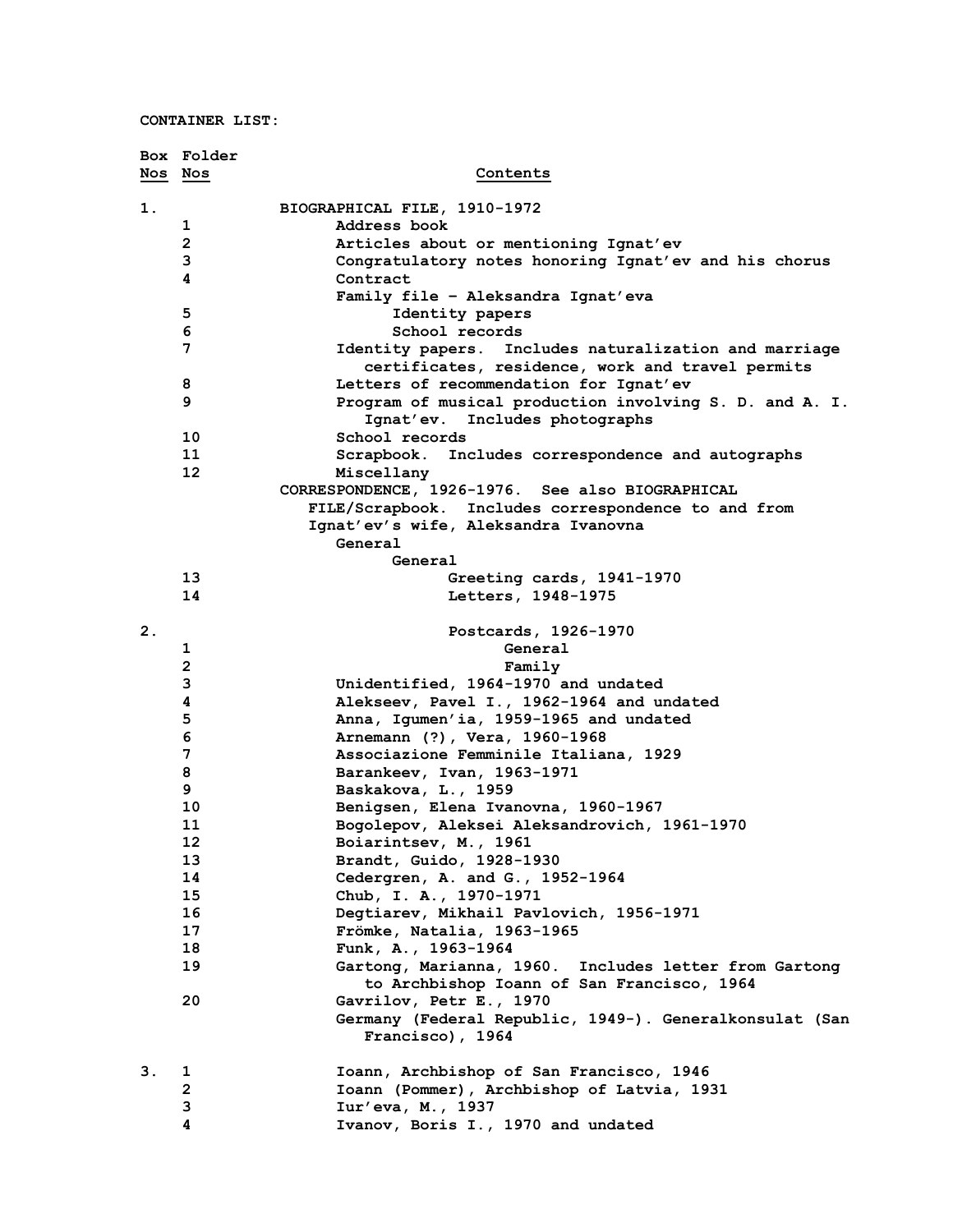| 3. (Contd.)     | CORRESPONDENCE (Contd.)                                            |
|-----------------|--------------------------------------------------------------------|
| 5               | Kiut (?), N. D., [1929]                                            |
| 6               | Koshlakov, M., Rev., 1942-1976                                     |
| 7               | Koshlich, Georgii Pavlovich, 1941-1970                             |
| 8               | Kozlova, Valentina I., 1970-1976                                   |
| 9               | Kramarevskaia, V., 1959-1969                                       |
| 10              | Krivosheev, A., 1961-1965                                          |
| 11              | Kvartirova, A. and M., 1969 and undated                            |
| 12 <sup>2</sup> | Ladinskii, Leonid, Rev., 1970-1971                                 |
| 13              | Langlet, Nina, 1961-1973. Includes poem by Valdemar                |
|                 | Langlet                                                            |
| 14              | Leoussoff, Kseniia, 1955                                           |
| 15              | Levitov, M., 1971-1974                                             |
| 16              | Lubimtsev, M. and S., 1953-1970 and undated                        |
| 17              | Mantulin, Valentin N., 1969                                        |
| 18              | Mikhailichenko, Vasilii Stepanovich, 1963                          |
| 19              | Ob"edinenie russkikh natsional'nykh organizatsii v                 |
|                 | Germanii, 1936-1937                                                |
| 20              | Obshchestvo byvshikh dieiatelei Imperatorskago                     |
|                 | rossiiskago krasnago kresta v Germanii, 1940                       |
| 21              | Olen', I., 1955-1961                                               |
| 22              | Petrenko, N., 1970-1971                                            |
| 23              | Petrova, Lidiia, 1960-1963                                         |
| 24              | Pol', V., 1961-1962                                                |
| 25              |                                                                    |
| 26              | Polozhenskii, Sergei, Rev., 1942-1972<br>Sakharov, D., 1936-1961   |
| 27              | Scholuch, A., 1965                                                 |
| 28              | Sergiia, Matushka, 1968 and undated                                |
| 29              | Smolenskii, Sergei A., 1961-1970                                   |
| 30              | Snarskaia, Liubov' Ivanovna, 1940-1968 and undated                 |
| 31              | Timashev, A., 1937-1960                                            |
| 32              | Tolstaia, M., 1954-1962                                            |
| 33              | Ugriumov, Aleksei Ivanovich, 1967-1968. Includes                   |
|                 | related letter by A. Pliushkova                                    |
| 34              | Ustinova, Ritta, 1973                                              |
| 35              | Varashkevich, Boris, 1943                                          |
| 36              | Veiglas, Nikolai, Rev., 1968-1972                                  |
| 37              | Verevkina, Mariia, 1964-1968                                       |
| 38              | Voronkova, S., 1960-1961. Includes related letter by               |
|                 | unidentified correspondent                                         |
| 39              | Zhdanov, Nikita Romanovich, 1961-1970                              |
|                 | SPEECHES AND WRITINGS, 1917-1966                                   |
|                 | General                                                            |
| 40              | Includes various notes and miscellaneous<br>General.               |
|                 | writings, mainly relating to Russian church                        |
|                 | music, n.d. Holograph and typescript                               |
| 41              | Letters to the editor, 1966 and undated                            |
|                 | Musical compositions                                               |
|                 | General                                                            |
| 42              | Copyrights to musical notes                                        |
| 43              | Miscellany. Includes lists of notes                                |
|                 | for balalaika orchestras and                                       |
|                 | similar material                                                   |
| 44              | "Dosug v dieistvuiushchei armii: Niechto v                         |
|                 |                                                                    |
| 45              | rodie dnevnika, "1917. Holograph<br>S nami Bog, 1966. Printed copy |
|                 |                                                                    |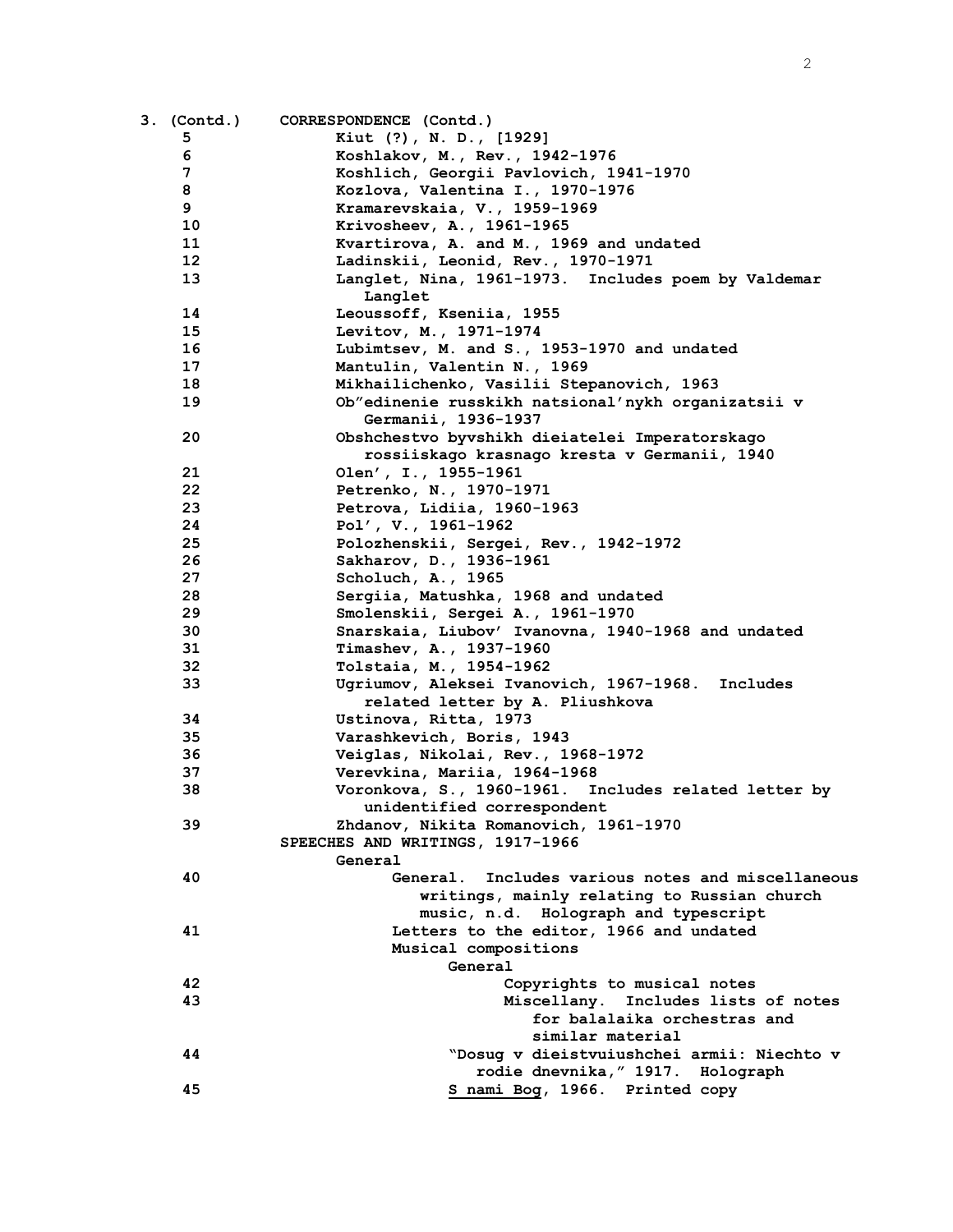| 4. |                       | SPEECHES AND WRITINGS (Contd.)                               |
|----|-----------------------|--------------------------------------------------------------|
|    |                       | General (Contd.)                                             |
|    | $1 - 3$               | Poetry, 1949-1962 and undated. May include poems             |
|    |                       | not authored by Ignat'ev, but which he set to                |
|    |                       | music                                                        |
|    | 4                     | "Adiutantik," n.d. Holograph                                 |
|    | 5                     | "Bogoslovie v zvukakh," n.d. Typescript                      |
|    | 6                     | "D. S. Bortnianskii," n.d. Typescript. Includes              |
|    |                       | background materials and typed notes on                      |
|    |                       | Bortnianskii's operas                                        |
|    | 7                     | "Gallipoliiskii pamiatnik," n.d. Notes and typescript        |
|    | 8                     | "Kniaz' Igor'," n.d. Typescript                              |
|    | 9                     | "O Glazunovie," n.d. Background notes and holograph          |
|    | 10                    | "Palestrina," n.d. Holograph                                 |
|    | 11                    | "Pamiatnik," n.d. Printed copy (possibly from Chasovoi)      |
|    | 12 <sup>2</sup>       | "Pskovitianka, " n.d. Typescript                             |
|    | 13                    | Untitled reminiscences of N. V. Plevitskaia, n.d.            |
|    |                       | Typescript                                                   |
|    | 14                    | "Kratkoe rukovodstvo k prakticheskomu izucheniiu Oktoikh     |
|    |                       | ili Osmoglasnika, "1947. Typescript                          |
|    | 15                    | "Ringaren," Katrineholms-Kuriren, 1953 December 22, and      |
|    |                       | Svenska Dagbladet, 1953 December 27. Printed copies          |
|    |                       |                                                              |
| 5. |                       | "Glinka, " 1957                                              |
|    | $1 - 2$               | Notes and background materials                               |
|    | 3                     |                                                              |
|    | 4                     | Typescript                                                   |
|    |                       | "Khor Kubanskikh kazakov u Gosudaryni-Imperatritsy,"         |
|    |                       | Russkaia zhizn, 1958 November 25. Printed copy               |
|    | 5                     | "A. G. Rubinshtein," [1959]. Typescript                      |
|    | 6                     | "Chistyi Chetverg v osazhdennom Berline," Russkaia           |
|    |                       | zhizn', 1966 April 16. Typescript and printed copy           |
|    |                       | SUBJECT FILE, 1927-1974. Correspondence, notes, and printed  |
|    |                       | matter                                                       |
|    | 7                     | Church of the Transfiguration, Stockholm, Sweden             |
|    | 8                     | Glück, Christian                                             |
|    | 9                     | Haydn, Franz-Josef                                           |
|    | 10                    | Holy Trinity Cathedral, San Francisco, California            |
|    | 11                    | Kubanskii kazachii khor                                      |
|    | 12                    | Liadov, A. K.                                                |
|    | 13                    | Lissenko, Georg                                              |
|    | 14                    | Obshchestvo russkikh veteranov Velikoi voiny, San            |
|    |                       | Francisco, California                                        |
|    | 15                    | Orthodox Eastern Church--Hymns                               |
|    | 16                    | Rakhmaninov, S. V.                                           |
| 6. | 1                     | Religion                                                     |
|    | $\mathbf{2}^{\prime}$ | Rimskii-Korsakov, N. A.                                      |
|    | $3 - 6$               | Russkaia Pravoslavnaia Tserkov' (Orthodox Eastern<br>Church) |
|    | 7                     | Serov, A. N.                                                 |
|    | 8                     | Voice                                                        |
|    | 9                     |                                                              |
|    |                       | Miscellany                                                   |
| 7. |                       | PRINTED MATTER, 1898-1974. Relates to Cossacks, Russian      |
|    |                       | culture, military history and miscellaneous subjects         |
|    | 1                     | <b>Bulletins</b>                                             |
|    | $2 - 3$               | Clippings                                                    |
|    | 4                     | Periodicals                                                  |
|    |                       |                                                              |